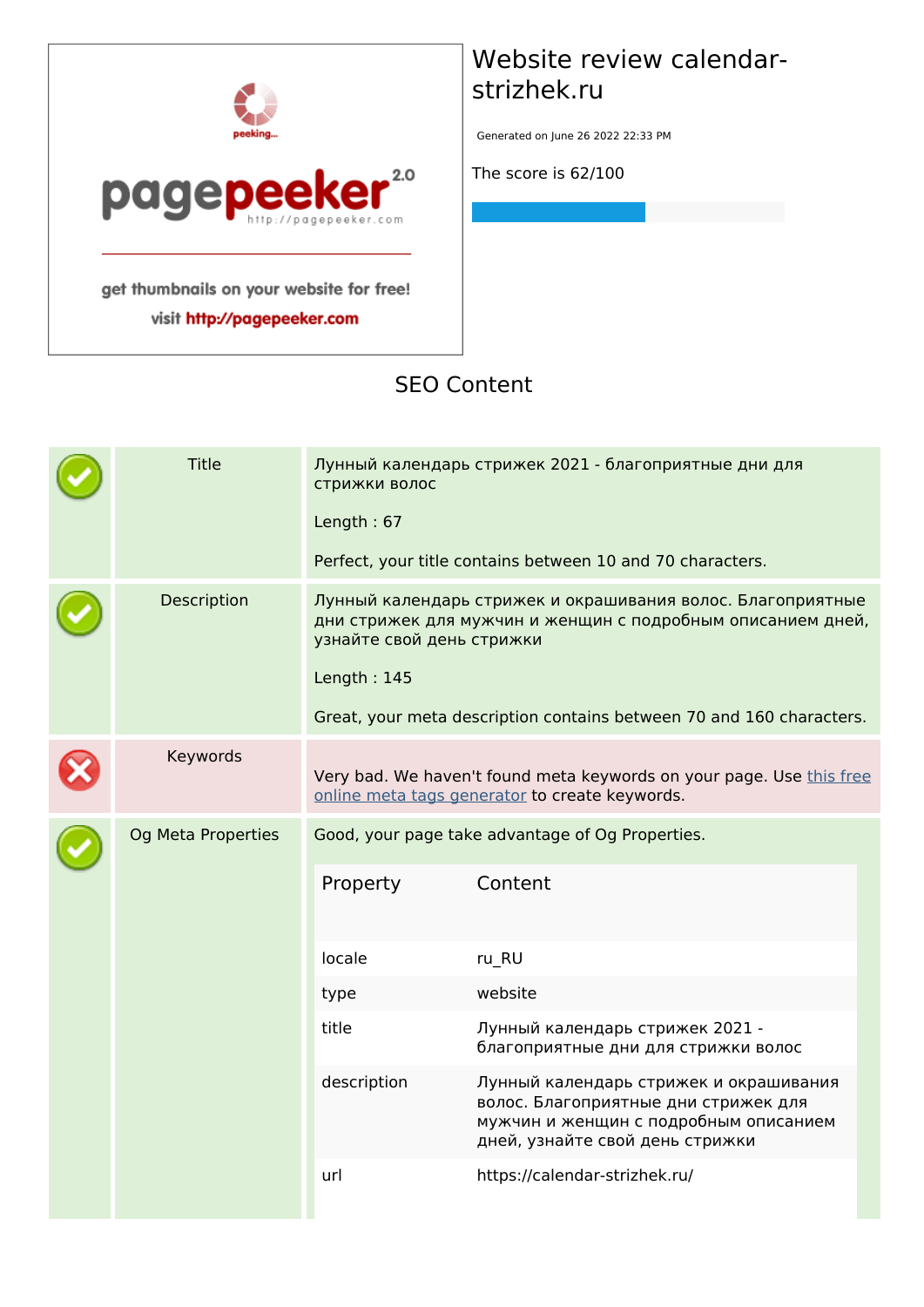#### **SEO Content**

|                        | site_name |                                | Лунный календарь                                                                                           |                |                                          |                                                                        |  |
|------------------------|-----------|--------------------------------|------------------------------------------------------------------------------------------------------------|----------------|------------------------------------------|------------------------------------------------------------------------|--|
|                        | image     |                                |                                                                                                            |                | https://calendar-strizhek.ru/og-logo.png |                                                                        |  |
| Headings               | H1<br>1   | H <sub>2</sub><br>$\mathbf{1}$ | H3<br>$\Omega$<br>• [Н1] Лунный календарь стрижек<br>• [Н2] Лучшее время для похода в парикмахерскую       | H4<br>$\Omega$ | H <sub>5</sub><br>$\Omega$               | H <sub>6</sub><br>0                                                    |  |
| Images                 |           |                                | We found 4 images on this web page.<br>1 alt attributes are empty or missing. Add alternative text so that |                |                                          | search engines can better understand the content of your images.       |  |
| <b>Text/HTML Ratio</b> | Ratio: 0% |                                | that your website probably needs more text content.                                                        |                |                                          | This page's ratio of text to HTML code is below 15 percent, this means |  |
| Flash                  |           |                                | Perfect, no Flash content has been detected on this page.                                                  |                |                                          |                                                                        |  |
| <b>Iframe</b>          |           |                                | Great, there are no Iframes detected on this page.                                                         |                |                                          |                                                                        |  |

### **SEO Links**

|  | <b>URL Rewrite</b>                | Good. Your links looks friendly!                          |
|--|-----------------------------------|-----------------------------------------------------------|
|  | Underscores in the<br><b>URLs</b> | Perfect! No underscores detected in your URLs.            |
|  | In-page links                     | We found a total of 47 links including 0 link(s) to files |
|  | <b>Statistics</b>                 | External Links: noFollow 0%                               |
|  |                                   | External Links: Passing Juice 0%                          |
|  |                                   | Internal Links 100%                                       |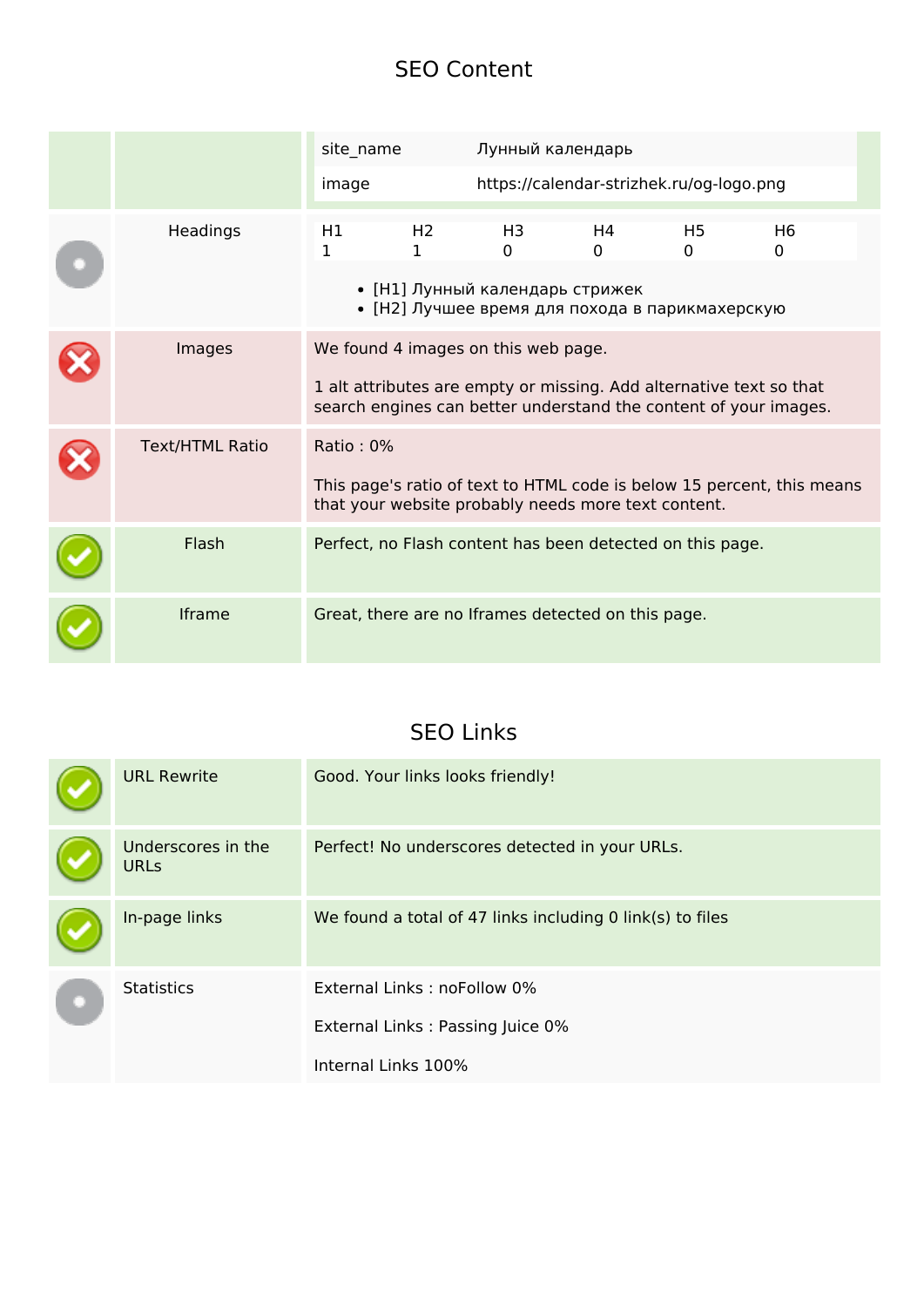## **In-page links**

| Anchor                         | Type     | Juice         |
|--------------------------------|----------|---------------|
| Календарь стрижек              | Internal | Passing Juice |
| Календарь стрижек 2022         | Internal | Passing Juice |
| Календарь стрижек на июнь 2022 | Internal | Passing Juice |
| $\overline{\mathbf{1}}$        | Internal | Passing Juice |
| $\overline{2}$                 | Internal | Passing Juice |
| $\overline{3}$                 | Internal | Passing Juice |
| $\overline{4}$                 | Internal | Passing Juice |
| $\overline{5}$                 | Internal | Passing Juice |
| 6                              | Internal | Passing Juice |
| $\overline{1}$                 | Internal | Passing Juice |
| 8                              | Internal | Passing Juice |
| 9                              | Internal | Passing Juice |
| 10                             | Internal | Passing Juice |
| 11                             | Internal | Passing Juice |
| 12                             | Internal | Passing Juice |
| 13                             | Internal | Passing Juice |
| <u>14</u>                      | Internal | Passing Juice |
| <u>15</u>                      | Internal | Passing Juice |
| <u>16</u>                      | Internal | Passing Juice |
| 17                             | Internal | Passing Juice |
| 18                             | Internal | Passing Juice |
| <u>19</u>                      | Internal | Passing Juice |
| 20                             | Internal | Passing Juice |
| 21                             | Internal | Passing Juice |
| 22                             | Internal | Passing Juice |
| 23                             | Internal | Passing Juice |
| 24                             | Internal | Passing Juice |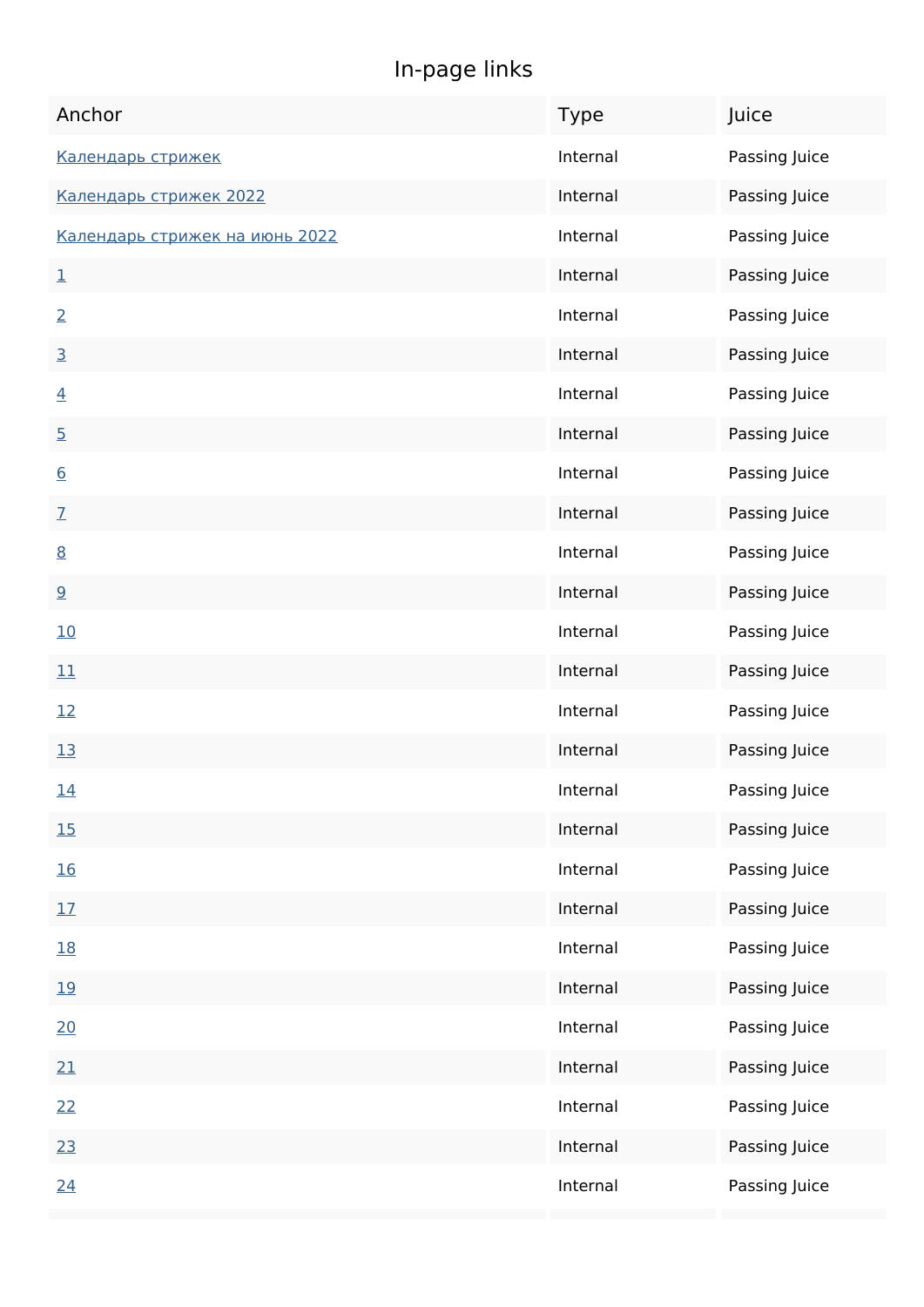# **In-page links**

| 25                                           | Internal | Passing Juice |
|----------------------------------------------|----------|---------------|
| 26                                           | Internal | Passing Juice |
| 27                                           | Internal | Passing Juice |
| 28                                           | Internal | Passing Juice |
| 29                                           | Internal | Passing Juice |
| 30                                           | Internal | Passing Juice |
| 31                                           | Internal | Passing Juice |
| Подробное описание дня                       | Internal | Passing Juice |
| Лунный календарь стрижек на Январь 2022 год  | Internal | Passing Juice |
| Лунный календарь стрижек на Февраль 2022 год | Internal | Passing Juice |
| Лунный календарь стрижек на Март 2022 год    | Internal | Passing Juice |
| Лунный календарь стрижек на Апрель 2022 год  | Internal | Passing Juice |
| Лунный календарь стрижек на Май 2022         | Internal | Passing Juice |
| Лунный календарь стрижек на Июль 2022        | Internal | Passing Juice |
| Лунный календарь стрижек на Август 2022      | Internal | Passing Juice |
| Лунный календарь стрижек на Сентябрь 2022    | Internal | Passing Juice |
| Лунный календарь стрижек на Октябрь 2022     | Internal | Passing Juice |
| Лунный календарь стрижек на Ноябрь 2022      | Internal | Passing Juice |
| Лунный календарь стрижек на Декабрь 2022     | Internal | Passing Juice |
| лунный календарь стрижек                     | Internal | Passing Juice |

## **SEO Keywords**

Keywords Cloud

## **Keywords Consistency**

| Keyword | Content | <b>Title</b> |  | Keywords Description Headings |  |  |
|---------|---------|--------------|--|-------------------------------|--|--|
|---------|---------|--------------|--|-------------------------------|--|--|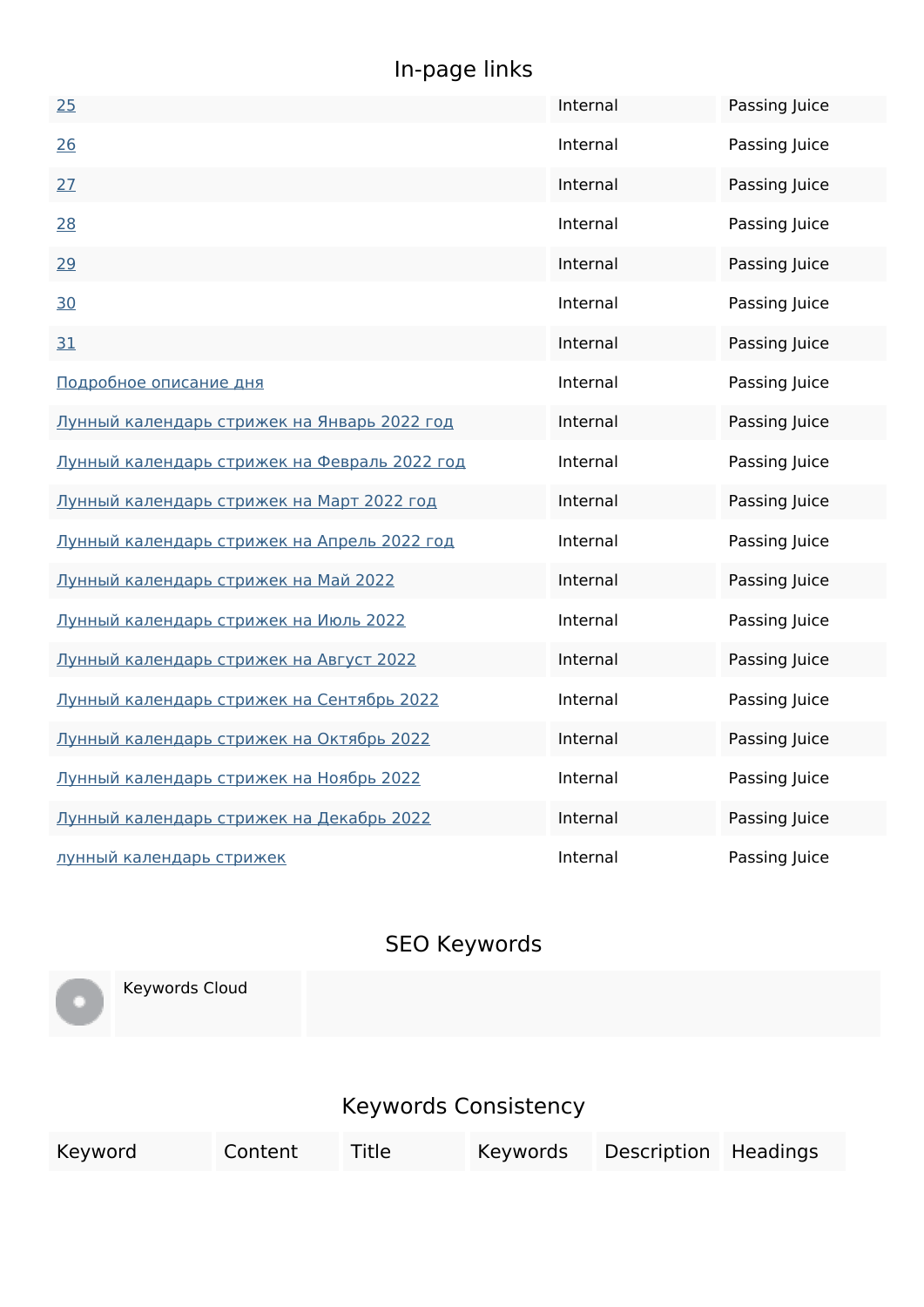## **Usability**

| Url                | Domain: calendar-strizhek.ru<br>Length: 20        |
|--------------------|---------------------------------------------------|
| Favicon            | Great, your website has a favicon.                |
| Printability       | Great. We have found a Print-Friendly CSS.        |
| Language           | Good. Your declared language is ru.               |
| <b>Dublin Core</b> | This page does not take advantage of Dublin Core. |

#### **Document**

| Doctype                | HTML <sub>5</sub>                                                                                                                                                                                                                                                                              |
|------------------------|------------------------------------------------------------------------------------------------------------------------------------------------------------------------------------------------------------------------------------------------------------------------------------------------|
| Encoding               | Perfect. Your declared charset is UTF-8.                                                                                                                                                                                                                                                       |
| <b>W3C Validity</b>    | Errors: 0<br>Warnings: 0                                                                                                                                                                                                                                                                       |
| <b>Email Privacy</b>   | Great no email address has been found in plain text!                                                                                                                                                                                                                                           |
| <b>Deprecated HTML</b> | Deprecated tags<br>Occurrences<br>1<br>$U$<br>Deprecated HTML tags are HTML tags that are no longer used. It is<br>recommended that you remove or replace these HTML tags because<br>they are now obsolete.                                                                                    |
| <b>Speed Tips</b>      | Excellent, your website doesn't use nested tables.<br>Too bad, your website is using inline styles.<br>×<br>Too bad, your website has too many CSS files (more than 4).<br>×<br>Perfect, your website has few JavaScript files.<br>Too bad, your website does not take advantage of gzip.<br>× |